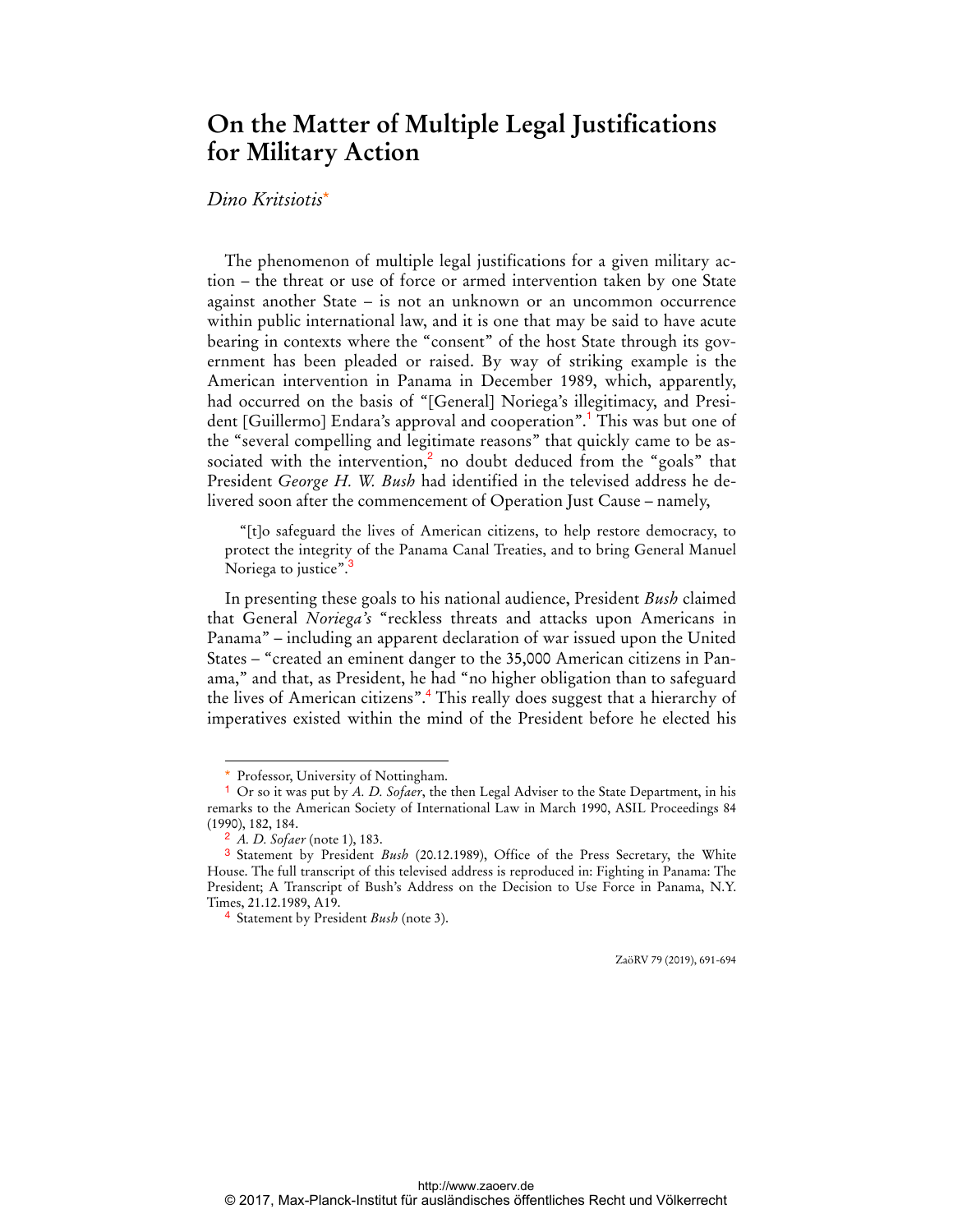ultimate course of action,<sup>5</sup> reaffirmed by President *Bush's* admission that he had "directed our armed forces to protect the lives of American citizens in Panama, and to bring to General *Noriega* to justice in the United States".<sup>6</sup> Notice the gentle, effortless seguing of considerations that is being undertaken with these very words, together with the subsequent reference made in the same speech to being "fully committed to implement the Panama Canal Treaties and turn over the Canal to Panama in the year 2000".<sup>7</sup> And, among this medley of considerations, we find mentioned – and mentioned repeatedly – the "formal welcoming of the United States" when its armed forces entered Panama in December 1989.<sup>8</sup>

Three observations would seem to be in order from these events:

The first point to emphasise in this synopsis is the danger in assuming that every official pronouncement made is also setting out the justifications – and, specifically, the legal justifications – for military action.<sup>9</sup> It is notable that when President *Bush* itemised the considerations for military action, he did so by saying that "[f]or nearly two years, the United States, nations of Latin America and the Caribbean have worked together to resolve the crisis in Panama".<sup>10</sup> This is the context – the very specific context – in which he came to frame the four "goals" of the action. It is perhaps telling that President *Bush* repeated these four goals as the "objectives" of Operation Just Cause in a speech given on 3.1.1990, after General *Noriega* had been taken into custody,<sup>11</sup> when he announced that the United States had "used its resources in a manner consistent with political, diplomatic and moral princi-

ZaöRV 79 (2019)

 $\overline{a}$ 

<sup>5</sup> Note, too, his remark at the very end of his speech, that "I took this action only after reaching the conclusion that every other avenue was closed and the lives of American citizens were in grave danger.", Statement by President *Bush* (note 3).

<sup>6</sup> Statement by President *Bush* (note 3).

 $\frac{7}{1}$  In a section of the speech devoted to "reasons for military action", Statement by President *Bush* (note 3).

<sup>8</sup> *A. D. Sofaer* (note 1), 187.

<sup>&</sup>lt;sup>9</sup> *L. Henkin* has observed that "[f]or a student of international law it is not easy to disentangle the web of claims and justifications, to isolate text from pretext, or to distinguish the legal grounds on which the United States seeks to stand from rhetorical flourishes", in *L. Henkin*, The Invasion of Panama under International Law: A Gross Violation, Colum. J. Transnat'l L. 29 (1991), 293, 294.

<sup>10</sup> See *A. D. Sofaer* (note 1).

<sup>11</sup> In the same order: Remarks Announcing the Surrender of General *Manuel Noriega* in Panama (3.1.1990), in: Public Papers of the Presidents of the United States: George Bush, 1990: Book I – January 1 to June 30, 1990, 1991, 8. See, too, the "objectives" of Operation Just Cause as set out by the State Department: *M. Nash Leich*, Contemporary Practice of the United States Relating to International Law, AJIL 84 (1990), 536, 547.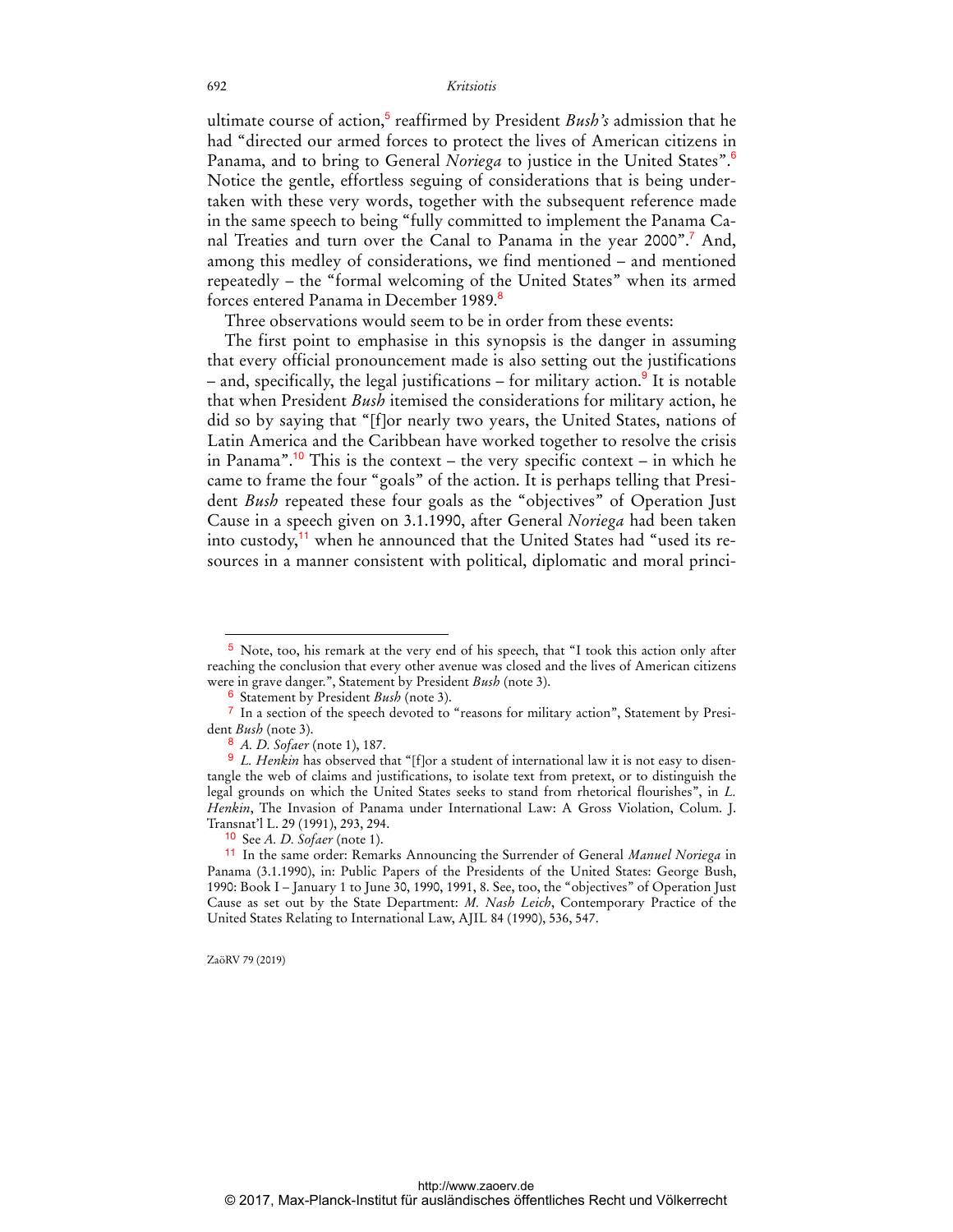ples".<sup>12</sup> As it happens, when U.S. Ambassador *Thomas R. Pickering* wrote a letter to the Security Council on 20.12.1989, he advised the Council that

"United States forces have exercised their inherent right of self-defence under international law by taking action in Panama in response to armed attacks by forces under the direction of Manuel Noriega",<sup>13</sup>

## but he also stated that the United States had engaged in its action

"after consultation with the democratically-elected leaders of Panama – President *Endara* and Vice Presidents *Arias Calderon* and *Ford* – who have been sworn in and have assumed their rightful positions. They welcome and support our actions and have stated their intention to institute a democratic Government immediately".<sup>14</sup>

This leads us onto our second observation: while it might be thought that the United States was involved in empanelling a separate and additional claim of an intervention underwritten by the consent of the Government of Panama, its representation to the Security Council made abundantly clear that its action occurred with the "consultation" – note: this is not necessarily the same as saying the *consent* – of the Government of Panama.<sup>15</sup> Indeed, the precise nature of the formulations made to the Council – regarding "the democratically-elected leaders of Panama" as well as "their *intention* to institute a democratic Government<sup>"16</sup> – are indicative of the serial fragilities of régime transition and suggest the need for enormous caution in accepting who constitutes the "Government" of a State at any given moment in  $time<sub>1</sub><sup>7</sup>$  such that any consent issued within these precarious conditions

 $\overline{a}$ 

<sup>12</sup> Remarks Announcing the Surrender of General *Manuel Noriega* in Panama (3.1.1990), in: Public Papers of the Presidents of the United States (note 11), 8, (though "[t]he failure to include 'legal' among the other principles […] may have been inadvertent", see *V. P. Nanda*, The Validity of United States Intervention in Panama under International Law, AJIL 84 (1990), 494).

<sup>13</sup> U.N. Doc. S/21035 (20.12.1989), an action "designed to protect American lives and our obligations to defend the integrity of the Panama Canal treaties".

 $^{14}$  U.N. Doc. S/21035 (20.12.1989).

<sup>15</sup> Hence *N. Tsagourias*, The US Intervention in Panama – 1989, in: T. Ruys/O. Corten/A. Hofer (eds.), The Use of Force in International Law: A Case-based Approach, 2018, 426, 437 ("the United States did not actually claim such a right").

<sup>&</sup>lt;sup>16</sup> Emphasis added.

<sup>17</sup> In fact, Ambassador *Pickering* also referred to the fact that the action of the United States had been taken "after Noriega, after assuming the role of 'Head of Government' of Panama, declared on 15 December that a state of war existed with the United States", U.N. Doc. S/21035 (20.12.1989). On the declaration of war as "at best, a half-truth, at worst a flagrant distortion", see *T. H. Draper*, Did Noriega Declare War?, The New York Review of Books, 29.3.1990.